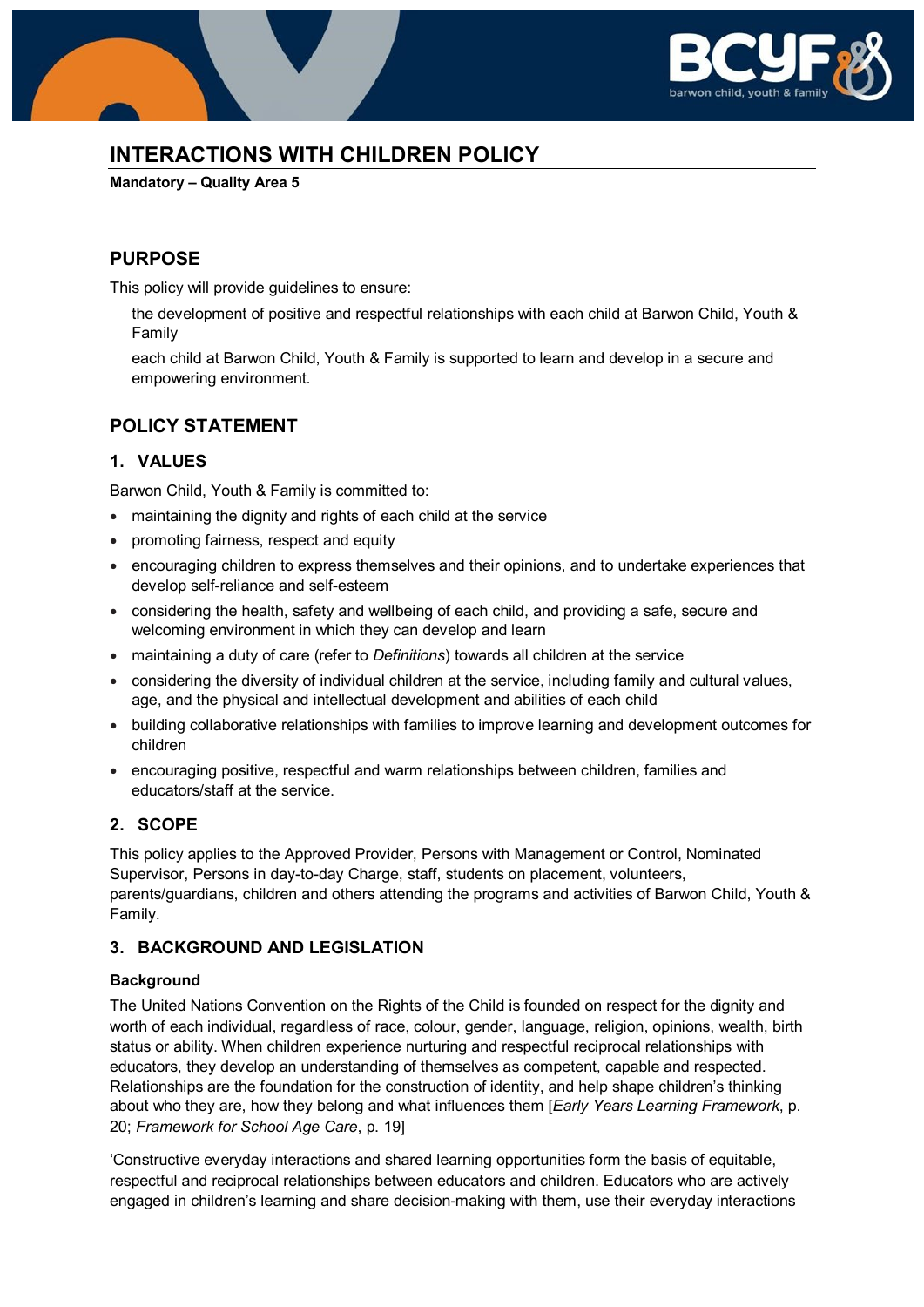during play, routines and ongoing projects to stimulate children's thinking and to enrich their learning. These relationships provide a solid foundation from which to guide and support children as they develop the self-confidence and skills to manage their own behaviour, make decisions and relate positively and effectively to others.' (*Guide to National Quality Framework* – refer to Sources)

Child Safe Standard 7 requires services to have strategies to promote the participation and empowerment of children. When children feel respected and valued, they are much more likely to speak up about issues of safety and wellbeing. Enabling and promoting the participation of children within a service has multiple benefits in addition to enhancing the safety of children, including demonstrating a commitment to upholding the rights of children, checking that what the service is doing is what children want and building the communication and leadership skills of children.

In developing an *Interactions with Children Policy*, early childhood education and care services must review and reflect on the philosophy, beliefs and values of the service, particularly with regard to the relationships with children. The development of this policy should also be informed by the service's *Code of Conduct Policy*.

#### **Legislation and standards**

Relevant legislation and standards include but are not limited to:

- *Charter of Human Rights and Responsibilities Act 2006* (Vic)
- *Children, Youth and Families Act 2005* (Vic)
- *Child Wellbeing and Safety Act 2005* (Vic)
- *Child Wellbeing and Safety Amendment (Child Safe Standards) Act 2015* (Vic)
- *Disability Discrimination Act 1992* (Cth)
- *Education and Care Services National Law Act 2010*
- *Education and Care Services National Regulations 2011*
- *Equal Opportunity Act 2010* (Vic)
- *National Quality Standard*, Quality Area 5: Relationships with Children

#### **4. DEFINITIONS**

The terms defined in this section relate specifically to this policy. For commonly used terms e.g. Approved Provider, Nominated Supervisor, Regulatory Authority etc. refer to the *General Definitions* section of this manual.

**Adequate supervision:** entails all children (individuals and groups) in all areas of the service, being in sight and/or hearing of an educator at all times including during toileting, sleep, rest and transition routines. Services are required to comply with the legislative requirements for educator-to-child ratios at all times. Supervision contributes to protecting children from hazards that may emerge in play, including hazards created by the equipment used.

Adequate supervision refers to constant, active and diligent supervision of every child at the service. Adequate supervision requires that educators are always in a position to observe each child, respond to individual needs and immediately intervene if necessary. Variables affecting supervision levels include:

- number, age and abilities of children
- number and positioning of educators
- current activity of each child
- areas in which the children are engaged in an activity (visibility and accessibility)
- developmental profile of each child and of the group of children
- experience, knowledge and skill of each educator
- need for educators to move between areas (effective communication strategies).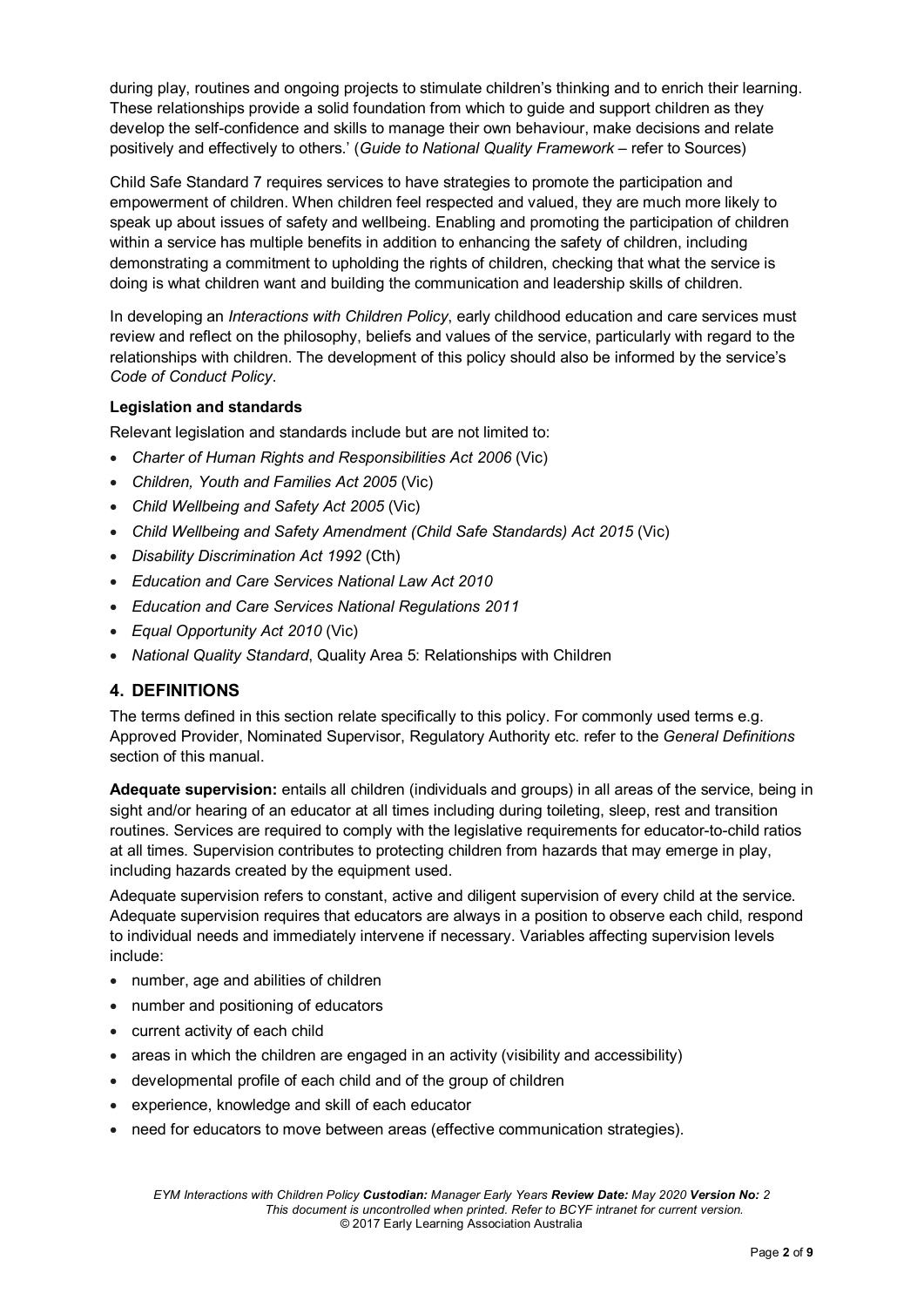**Behaviour guidance plan:** A plan that documents strategies to assist an educator in guiding a child with diagnosed behavioural difficulties or challenging behaviours to self-manage his/her behaviour. The plan is developed in consultation with the Nominated Supervisor, educators, parents/guardians and families, and other professional support agencies as applicable.

#### **Challenging behaviour:** Behaviour that:

- disrupts others or causes disputes between children, but which is part of normal social development
- infringes on the rights of others
- causes harm or risk to the child, other children, adults or living things
- is destructive to the environment and/or equipment
- inhibits the child's learning and relationship with others
- is inappropriate relative to the child's developmental age and background.

**Notifiable complaints**: The Regulatory Authority is required to be notified of a complaint that alleges:

- a serious incident has occurred or is occurring while a child is being educated and cared for by a service
- the National Law and/or National Regulations have been contravened.

Complaints of this nature must be reported by the Approved Provider to the Regulatory Authority within 24 hours of the complaint being made (Section 174(2)(b), Regulation 176(2)(b)). If the Approved Provider is unsure whether the matter is a notifiable complaint, it is good practice to contact DET for confirmation.

Notification of complaints must be submitted within 24 hours through either the NQA IT System portal: [http://www.acecqa.gov.au](http://www.acecqa.gov.au/) or where this is not possible, the Regulatory Authority must be contacted directly.

**Inclusion Support Program:** Funded by the Commonwealth Government to assists services to build their capacity and capability to include children with additional needs in mainstream services; providing them with an opportunity to learn and develop alongside their typically developing peers: <https://www.education.gov.au/>

**Mental health:** In early childhood, a child's mental health is understood as a child's ability to 'experience, regulate and express emotions; form close and secure interpersonal relationships; and explore the environment and learn – all in the context of family, community and cultural expectations for young children. Infant mental health is synonymous with healthy social and emotional development.<https://www.kidsmatter.edu.au/>

**Preschool Field Officer (PSFO) Program:** The role of the PSFO Program is to support the access and participation of children with additional needs in preschool: [http://www.education.vic.gov.au](http://www.education.vic.gov.au/Pages/default.aspx) 

**Serious incident:** A serious incident (regulation 12) is defined as any of the following:

- the death of a child while being educated and cared for at the service or following an incident at the service
- any incident involving serious injury or trauma while the child is being educated and cared for, which
	- a reasonable person would consider required urgent medical attention from a registered medical practitioner; or
	- the child attended or ought reasonably to have attended a hospital e.g. a broken limb\*

any incident involving serious illness of a child while that child is being educated and cared for by a service for which the child attended, or ought reasonably to have attended, a hospital e.g. severe asthma attack, seizure or anaphylaxis\*.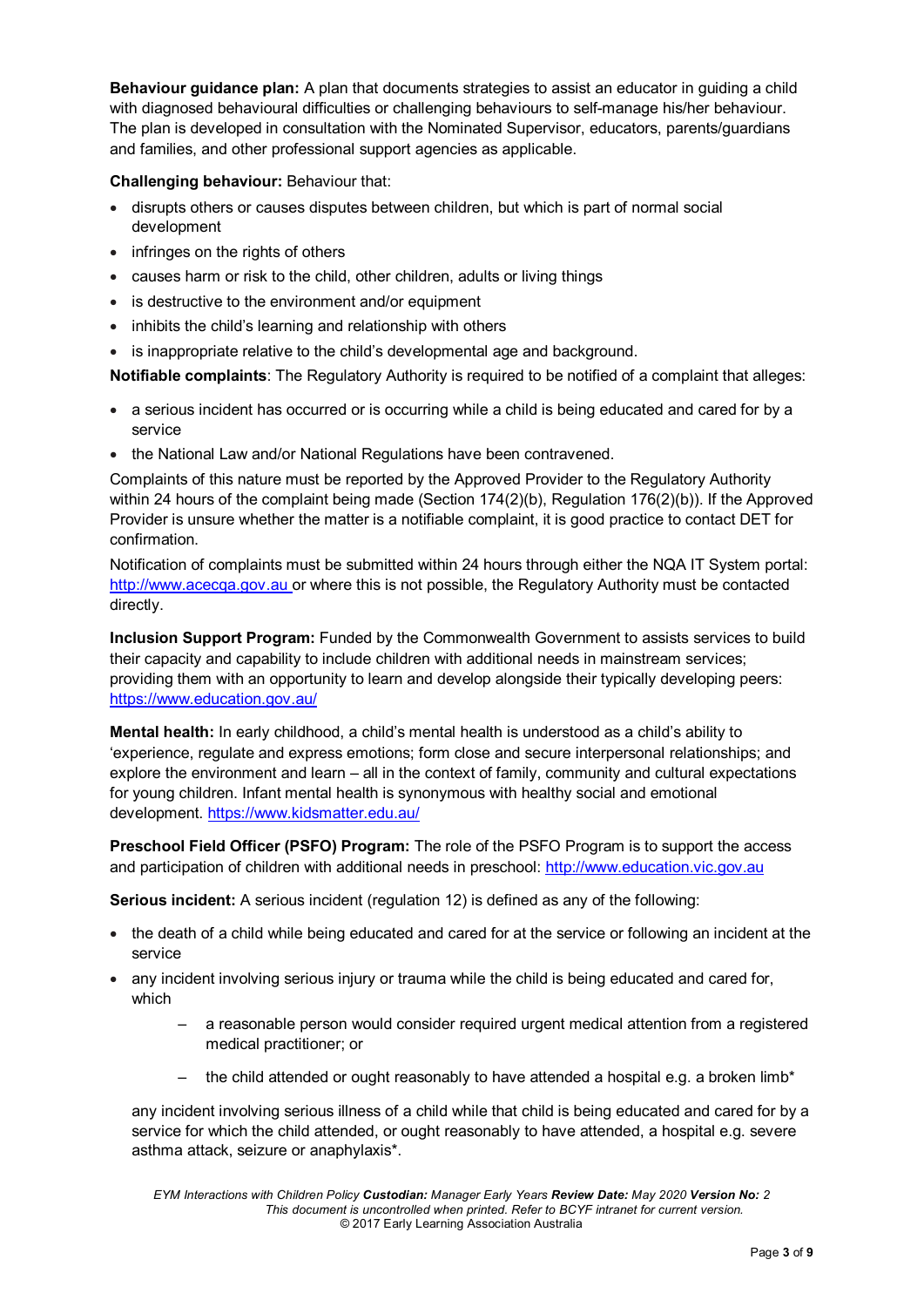- \*NOTE: In some cases (for example rural and remote locations) a General Practitioner conducts consultation from the hospital site. Only treatment related to serious injury or illness or trauma are required to be notified, not other health matters.
- any emergency for which emergency services attended. NOTE: This means an incident, situation or event where there is an imminent or severe risk to the health, safety or wellbeing of a person/s at an education and care service. It does not mean an incident where emergency services attended as a precaution.
- a child appears to be missing or cannot be accounted for at the service
- a child appears to have been taken or removed from the service in a manner that contravenes the National Regulations
- a child was mistakenly locked in or out of the service premises or any part of the premises.

Examples of serious incidents include amputation (e.g. removal of fingers), anaphylactic reaction requiring hospitalisation, asthma requiring hospitalisation, broken bone/fractures, bronchiolitis, burns, diarrhoea requiring hospitalisation, epileptic seizures, head injuries, measles, meningococcal infection, sexual assault, witnessing violence or a frightening event.

If the approved provider is not aware that the incident was serious until sometime after the incident, they must notify the regulatory authority within 24 hours of becoming aware that the incident was serious.

Notifications of serious incidents should be made through the NQA IT System portal [\(http://www.acecqa.gov.au\)](http://www.acecqa.gov.au/). If this is not practicable, the notification can be made initially in whatever way is best in the circumstances.

### **5. SOURCES AND RELATED POLICIES**

#### **Sources**

- *Behaviour guidance practice note series* (DET): [http://www.education.vic.gov.au](http://www.education.vic.gov.au/Pages/default.aspx)
- *Belonging, Being & Becoming – The Early Years Learning Framework for Australia*: <https://www.education.gov.au/>
- Early Childhood Australia *Code of Ethics*:<http://www.earlychildhoodaustralia.org.au/>
- *Guide to the National Quality Framework*, ACECQA: [www.acecqa.gov.au](http://www.acecqa.gov.au/)
- Inclusion Support Program (ISP), Department of Education and Training: <https://www.education.gov.au/>
- Kids Matter, an Australian mental health and well-being initiative set in primary schools and early childhood education and care services:<https://www.kidsmatter.edu.au/>
- *The Kindergarten Funding Guide* (DET): [http://www.education.vic.gov.au](http://www.education.vic.gov.au/Pages/default.aspx)
- United Nations Convention on the Rights of the Child[: https://www.unicef.org/](https://www.unicef.org/)
- Victorian Early Years Learning and Development Framework: [http://www.education.vic.gov.au](http://www.education.vic.gov.au/Pages/default.aspx)

#### **Service policies**

- *Child Safe Environment Policy*
- *Code of Conduct Policy*
- *Complaints and Grievances Policy*
- *Curriculum Development Policy*
- *Inclusion and Equity Policy*
- *Occupational Health and Safety Policy*
- *Privacy and Confidentiality Policy*
- *Supervision of Children Policy*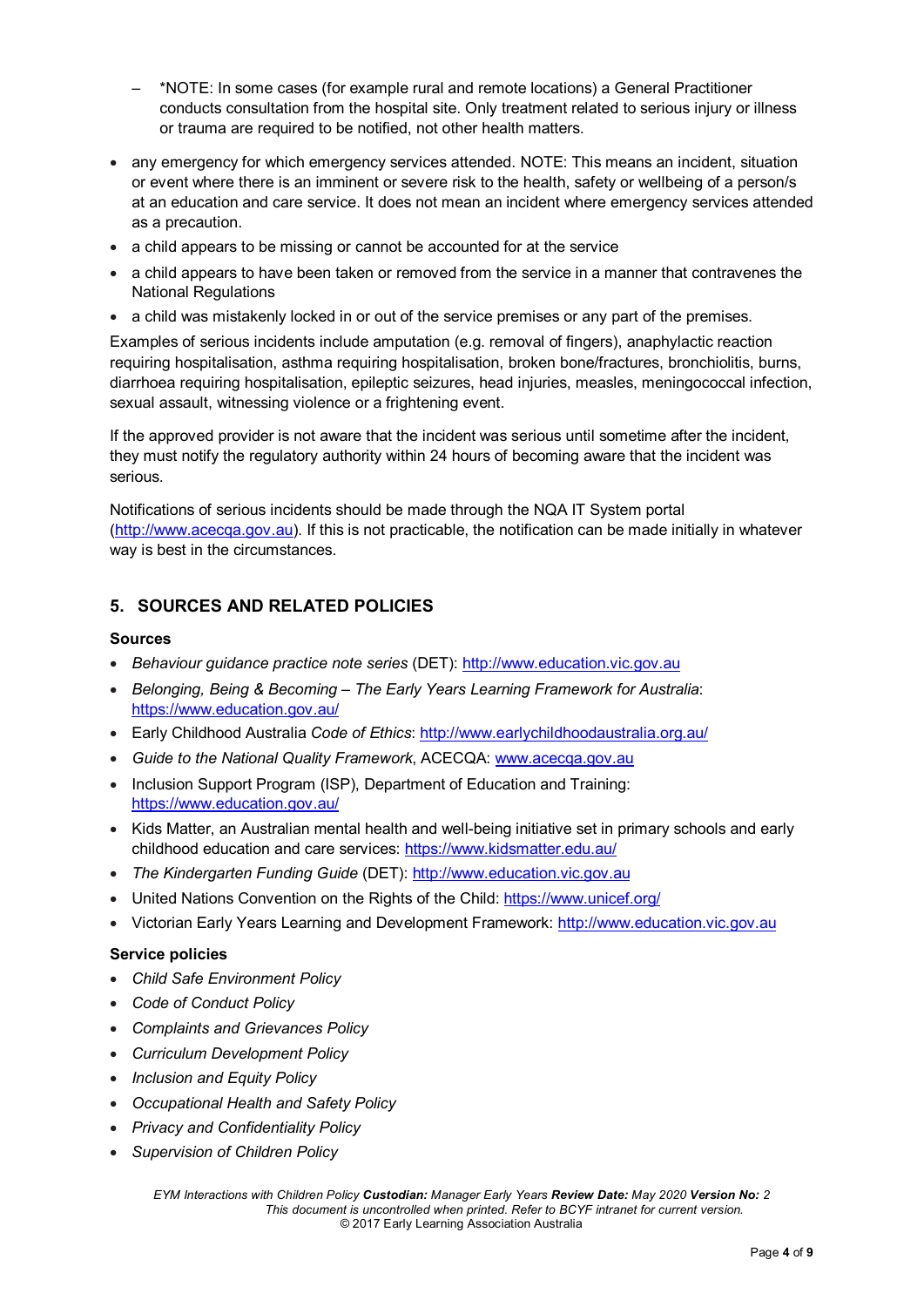## **PROCEDURES**

#### **The Approved Provider and Persons with Management or Control are responsible for:**

- developing and implementing the *Interactions with Children Policy* in consultation with the Nominated Supervisor, other staff and parents/guardians, and ensuring that it reflects the philosophy, beliefs and values of the service
- ensuring parents/guardians, the Nominated Supervisor and all other staff are provided with a copy of the *Interactions with Children Policy* and comply with its requirements
- ensuring the Nominated Supervisor and all other staff are aware of the service's expectations regarding positive, respectful and appropriate behaviour, and acceptable responses and interactions when working with children and families (refer to *Code of Conduct Policy*)
- ensuring children are adequately supervised (refer to *Definitions*) and that educator-to-child ratios are maintained at all times (refer to *Supervision of Children Policy*)
- ensuring the size and composition of groups is considered to ensure all children are provided with the best opportunities for quality interactions and relationships with each other and with adults at the service (Regulation 156(2)). Smaller group sizes are considered optimal
- ensuring educational programs are delivered in accordance with an approved learning framework, are based on the developmental needs, interests and experiences of each child, and take into account the individual differences of each child (refer to *Inclusion and Equity Policy*)
- ensuring the educational program contributes to the development of children to have a strong sense of wellbeing and identity, and to be connected, confident, involved and effective learners and communicators (Regulation 73) (refer to *Curriculum Development Policy*)
- ensuring that the service provides education and care to children in a way that:
	- − encourages children to express themselves and their opinions
	- − allows children to undertake experiences that develop self-reliance and self-esteem
	- − maintains the dignity and the rights of each child at all times
	- − offers positive guidance and encouragement towards acceptable behaviour
	- − has regard to the cultural and family values, age, and the physical and intellectual development and abilities of each child being educated and cared for (Regulation 155)
- ensure that the service provides children with opportunities to interact and develop positive relationships with each other, and with the staff and volunteers at the service (Regulation 156(1)
- ensuring clear documentation of the assessment and evaluation of each child's:
	- − developmental needs, interests, experiences and program participation
	- − progress against the outcomes of the educational program (Regulation 74) (refer to *Curriculum Development Policy*)
- supporting educators/staff to access resources and gain appropriate training, knowledge and skills for the implementation of this policy, including promoting social, emotional and mental health and wellbeing
- ensuring the environment at the service is safe, secure and free from hazards for children (refer to *Child Safe Environment Policy*, *Occupational Health and Safety Policy* and *Supervision of Children Policy*) and promotes the active participation of every child
- ensuring that the Nominated Supervisor and all other staff members at the service who work with children are aware that it is an offence to subject a child to any form of corporal punishment, or any discipline that is unreasonable or excessive in the circumstances (National Law: Section 166)
- promoting collaborative relationships between children/families and educators, staff and other professionals, to improve the quality of children's education and care experiences
- referring notifiable complaints (refer to *Definitions*), grievances (refer to *Definitions*) or complaints that are unable to be resolved appropriately and in a timely manner to the Grievances Subcommittee/investigator (refer to *Complaints and Grievances Policy*)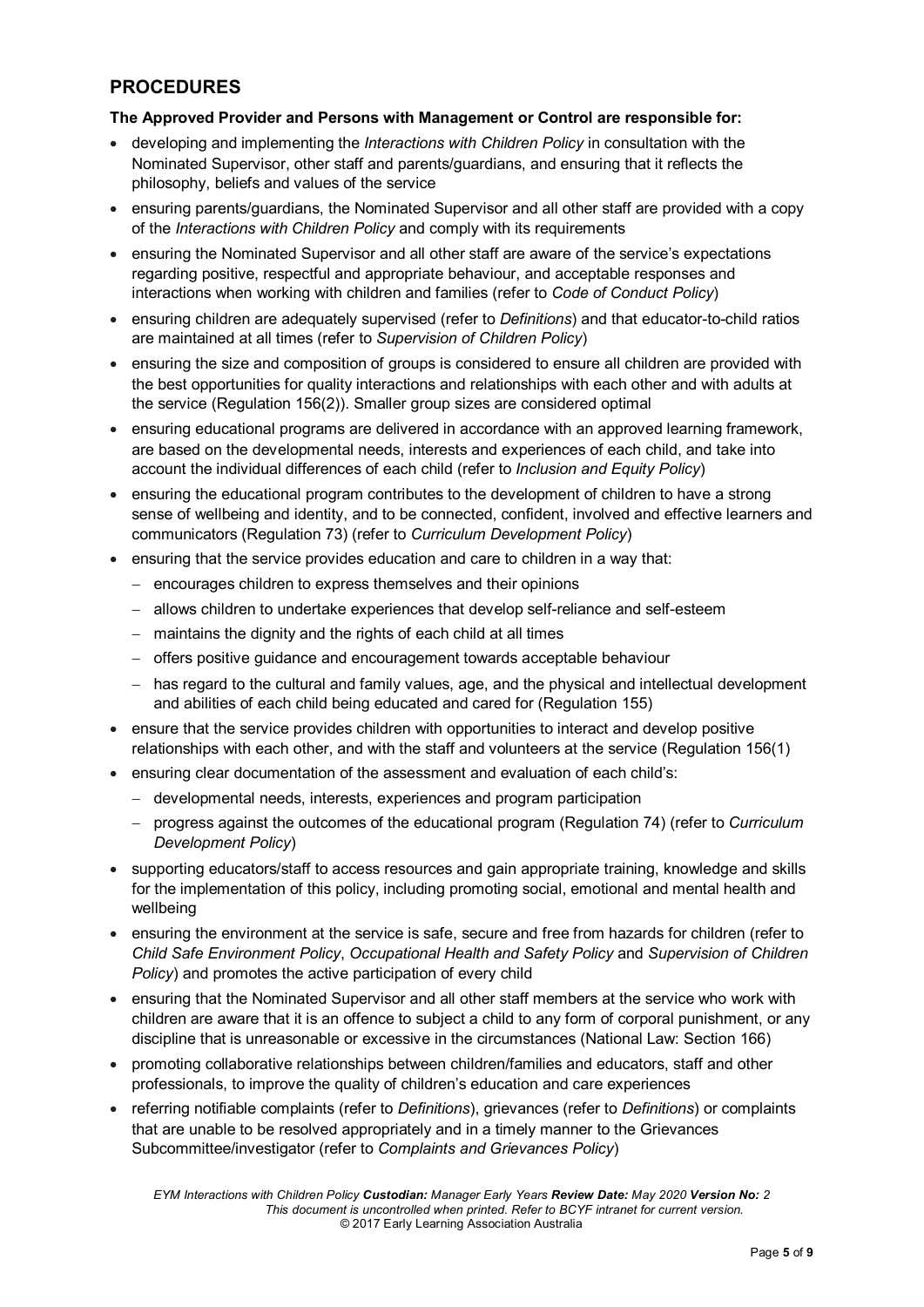- informing DET, in writing, within 24 hours of receiving a notifiable complaint (refer to *Definitions*) (Section 174(4), Regulation 176(2)(b))
- notifying DET, in writing, within 24 hours of a serious incident (refer to *Definitions*) occurring at the service (Section 174(4), Regulation 176)
- ensuring that where the service has been notified of a court order prohibiting an adult from contacting an enrolled child, such contact does not occur while the child is on the service premises
- ensuring educators and staff use positive and respectful strategies to assist children to manage their own behaviour, and to respond appropriately to conflict and the behaviour of others
- developing links with and referral pathways to services and/or professionals to support children experiencing social, emotional and behavioural difficulties and their families
- ensuring that there is a behaviour guidance plan developed for a child if educators are concerned that the child's behaviour may put the child themselves, other children, educators/staff and/or others at risk
- ensuring that parents/guardians and other professionals and support agencies (as appropriate) are consulted if an individual behaviour guidance plan has not resolved the challenging behaviour
- consulting with, and seeking advice from, DET if a suitable and mutually agreeable behaviour guidance plan cannot be developed
- ensuring that additional resources are sourced, if required, to implement a behaviour guidance plan
- ensuring that educators/staff at the service are provided with appropriate training to guide the actions and responses of a child/children with challenging behaviour.
- maintaining confidentiality at all times (refer to *Privacy and Confidentiality Policy*).

#### **The Nominated Supervisor and Persons in Day to Day Charge are responsible for:**

- implementing the *Interactions with Children Policy* at the service
- ensuring all staff and parents/guardians have access to the *Interactions with Children Policy* and comply with its requirements
- ensuring all staff are aware of the service's expectations regarding positive, respectful and appropriate behaviour, and acceptable responses and reactions when working with children and families (refer to *Code of Conduct Policy*)
- ensuring children are adequately supervised (refer to *Definitions*) and that educator-to-child ratios are maintained at all times (refer to *Supervision of Children Policy*)
- ensuring that the environment is safe, secure and free from hazards (*Child Safe Environment, Supervision of Children Policy* and *Occupational Health and Safety Policy*)
- considering the size and composition of groups when planning program timetables to ensure all children are provided with the best opportunities for quality interactions and relationships with each other and with adults at the service. Smaller group sizes are considered optimal
- developing and implementing educational programs, in accordance with an approved learning framework, that are based on the developmental needs, interests and experiences of each child, and take into account the individual differences of each child (refer to *Inclusion and Equity Policy*)
- ensuring the educational program contributes to the development of children to have a strong sense of wellbeing and identity, and to be connected, confident, involved and effective learners and communicators (refer to *Curriculum Development Policy*)
- ensuring that educators provide education and care to children in a way that:
	- − encourages children to express themselves and their opinions
	- − allows children to undertake experiences that develop self-reliance and self-esteem
	- − maintains the dignity and the rights of each child at all times
	- − offers positive guidance and encouragement towards acceptable behaviour
	- − has regard to the cultural and family values, age, and the physical and intellectual development and abilities of each child being educated and cared for

*EYM Interactions with Children Policy Custodian: Manager Early Years Review Date: May 2020 Version No: 2 This document is uncontrolled when printed. Refer to BCYF intranet for current version.* © 2017 Early Learning Association Australia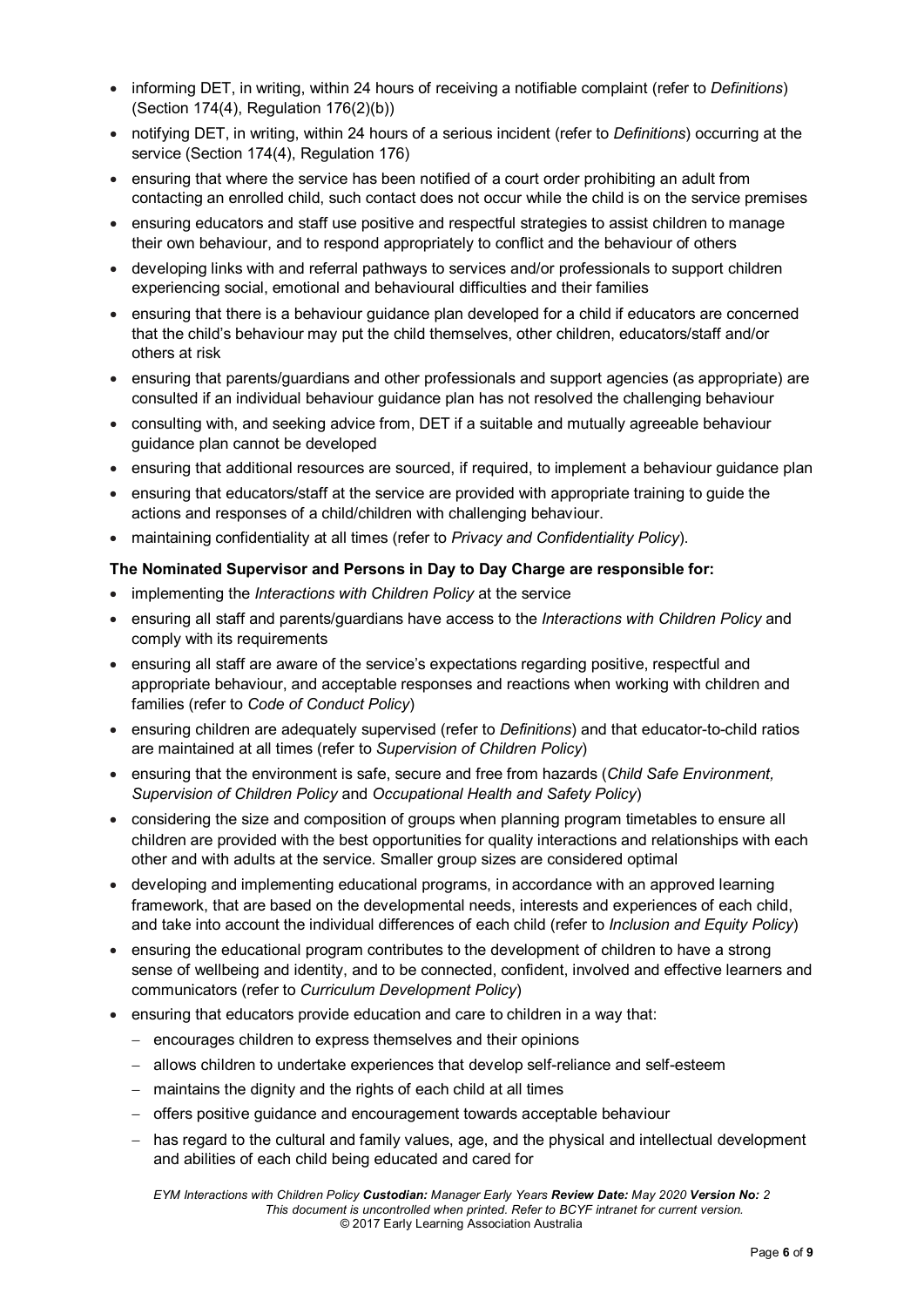- ensuring clear and straightforward documentation of the assessment and evaluation of each child's:
	- − developmental needs, interests, experiences and program participation
	- − progress against the outcomes of the educational program (Regulation 74) (refer to *Curriculum Development Policy*)
- organising appropriate training for all staff to assist with the implementation of this policy
- ensuring all staff members at the service who work with children are aware that it is an offence to subject a child to any form of corporal punishment, or any discipline that is unreasonable or excessive in the circumstances (National Law: Section 166)
- ensuring that procedures are in place for effective daily communication with parents/guardians to share information about children's learning, development, interactions, behaviour and relationships
- informing the Approved Provider of any notifiable complaints (refer to *Definitions*) or serious incidents (refer to *Definitions*) at the service
- ensuring that where the service has been notified of a court order prohibiting an adult from contacting an enrolled child, such contact does not occur while the child is on the service premises
- ensuring educators and staff use positive and respectful strategies to assist children to manage their own behaviour, and to respond appropriately to conflict and the behaviour of others
- developing the behaviour guidance plan in consultation with the Approved Provider, educators and the parents/guardian of the child, and other professionals and services as appropriate
- supporting educators by assessing skills and identifying additional training needs in the area of behaviour guidance
- investigating the availability of extra assistance, financial support or training, by contacting the regional Preschool Field Officer (refer to *Definitions*), specialist children's services officers from DET or other agencies working with the child
- setting clear timelines for review and evaluation of the behaviour guidance plan.
- providing information, ideas and practical strategies to families, educators and staff on a regular basis to promote and support health and wellbeing in the service and at home
- co-operating with other services and/or professionals to support children and their families, where required
- maintaining confidentiality at all times (refer to *Privacy and Confidentiality Policy*).

#### **All other staff are responsible for:**

- assisting with the development and implementation of the *Interactions with Children Policy*, in consultation with the Approved Provider, Nominated Supervisor, parents/guardians and families
- providing access to the *Interactions with Children Policy* for parents/guardians and families
- complying with the requirements of the *Interactions with Children Policy*
- being aware of service expectations regarding positive, respectful and appropriate behaviour, and acceptable responses and reactions when working with children and families (refer to *Code of Conduct Policy*)
- providing adequate supervision of children at all times (refer to *Definitions* and *Supervision of Children Policy*)
- communicating and working collaboratively with parents/guardians and families in relation to their child's learning, development, interactions, behaviour and relationships
- delivering educational programs, in accordance with an approved learning framework, that are based on the developmental needs, interests and experiences of each child, and take into account the individual differences of each child (refer to *Inclusion and Equity Policy*)
- delivering programs that develop a sense of wellbeing and identity, connection to community, and provide skills for lifelong learning in all children (refer to *Curriculum Development Policy*)
- providing education and care to children in a way that: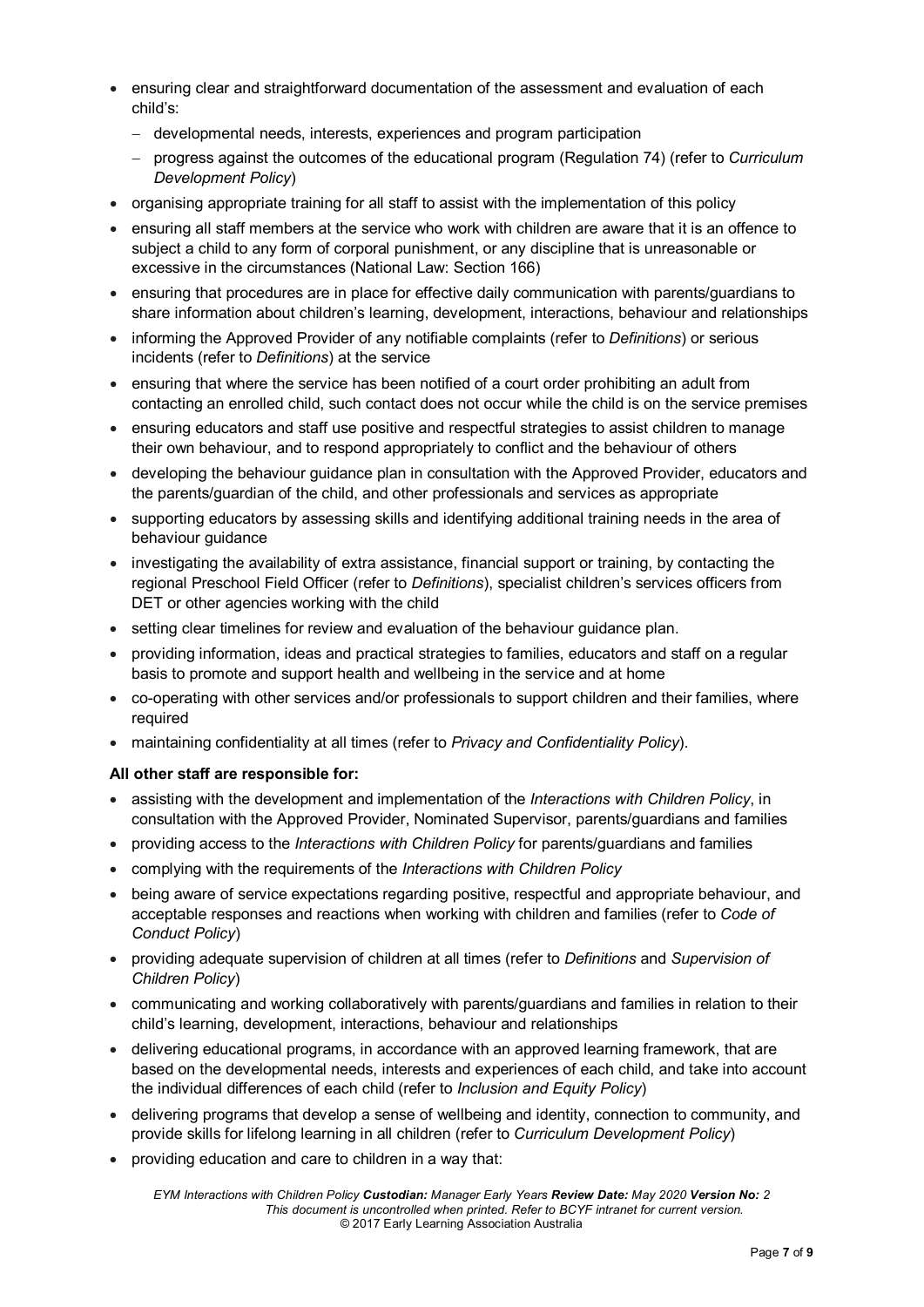- − encourages children to express themselves and their opinions
- − allows children to undertake experiences that develop self-reliance and self-esteem
- − maintains the dignity and the rights of each child at all times
- − offers positive guidance and encouragement towards acceptable behaviour
- − has regard to the cultural and family values, age, and the physical and intellectual development and abilities of each child being educated and cared for
- developing warm, responsive and trusting relationships with children that promote a sense of security, confidence and inclusion
- supporting each child to develop responsive relationships, and to work and learn in collaboration with others
- using positive and respectful strategies to assist children to manage their own behaviour, and to respond appropriately to conflict and the behaviour of others
- assisting the Nominated Supervisor to develop a behaviour guidance plan in consultation with parents/guardians and other professionals as appropriate
- implementing a behaviour guidance plan and incorporating identified strategies and resources into the service program
- undertaking relevant training that will enable them to guide children who exhibit challenging behaviour
- maintaining ongoing communication and consultation with parents/guardians
- providing regular progress reports to the Approved Provider and Nominated Supervisor on the implementation and effectiveness of the agreed strategies contained in an individual behaviour guidance plan
- documenting assessments and evaluations for each child to inform the educational program (Regulation 74)
- being aware that it is an offence to subject a child to any form of corporal punishment, or any discipline that is unreasonable or excessive in the circumstances
- maintaining confidentiality at all times (refer to *Privacy and Confidentiality Policy*).

#### **Parents/guardians are responsible for:**

- reading and complying with the *Interactions with Children Policy*
- engaging in open communication with educators about their child
- informing educators/staff of events or incidents that may impact on their child's behaviour at the service (e.g. moving house, relationship issues, a new sibling)
- informing educators/staff of any concerns regarding their child's behaviour or the impact of other children's behaviour
- working collaboratively with educators/staff and other professionals/support agencies to develop or review an individual behaviour guidance plan for their child, where appropriate.

### **EVALUATION**

In order to assess whether the values and purposes of the policy have been achieved, the Approved Provider will:

- regularly seek feedback from everyone affected by the policy regarding its effectiveness
- monitor the implementation, compliance, complaints and incidents in relation to this policy
- keep the policy up to date with current legislation, research, policy and best practice
- revise the policy and procedures as part of the service's policy review cycle, or as required
- notify parents/guardians at least 14 days before making any changes to this policy or its procedures unless a lesser period is necessary because of a risk.